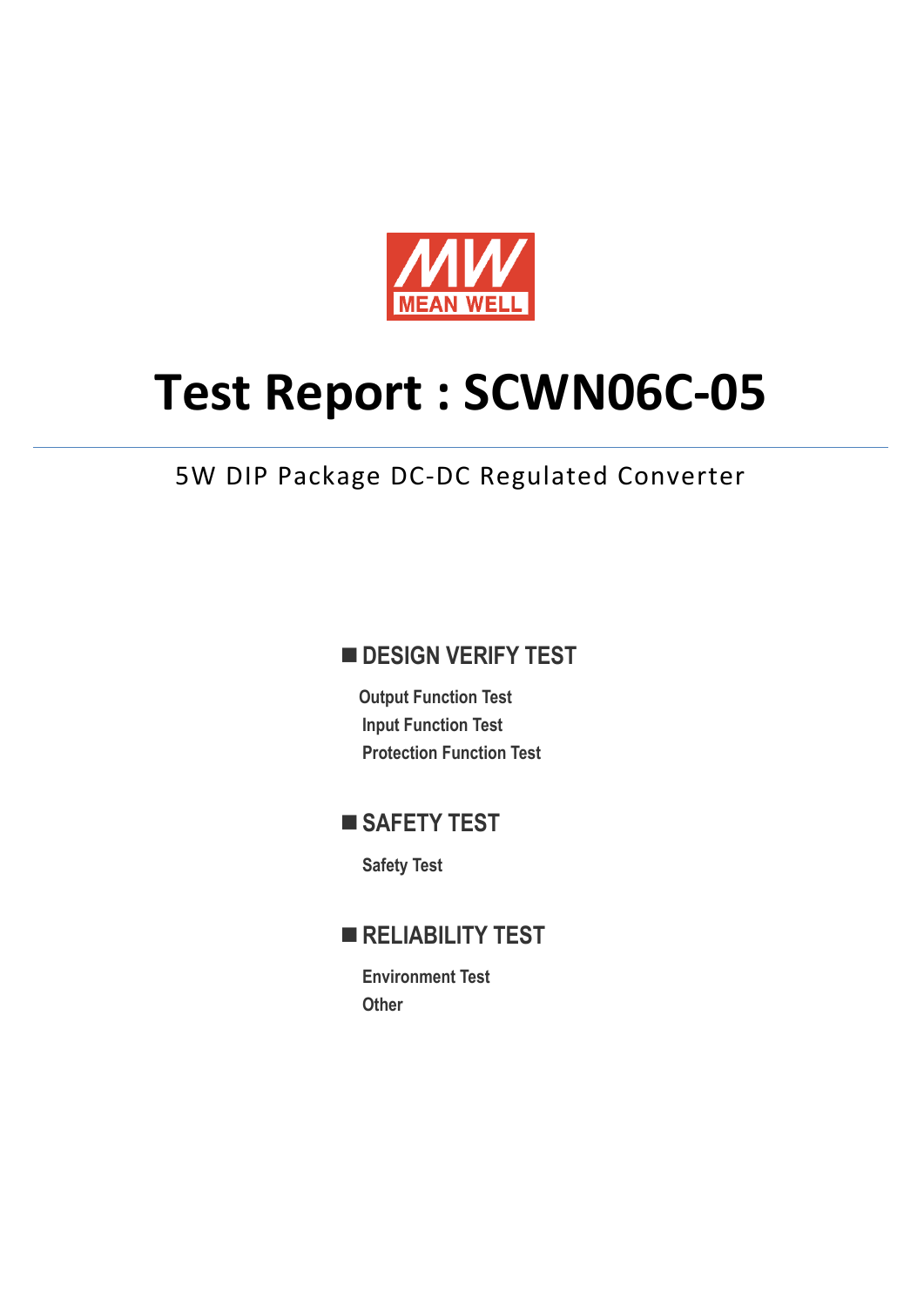

## **DESIGN VERIFY TEST**

#### **OUTPUT FUNCTION TEST**

| <b>NO</b>      | <b>TEST ITEM</b>          | <b>SPECICATION</b>      | <b>TEST CONDITION</b>                                     | <b>RESULT</b>       | <b>VERDICT</b> |
|----------------|---------------------------|-------------------------|-----------------------------------------------------------|---------------------|----------------|
| -1             | <b>VOLTAGE ACCURACY</b>   | $-1.5\% - +1.5\%$ (Max) | I/P:48VDC<br>O/P:FULL LOAD<br>Ta:25 $°C$                  | $+0.18%$            | P              |
| $\overline{2}$ | <b>RIPPLE &amp; NOISE</b> | 50 mVp-p (Max)          | I/P:48VDC<br>O/P:FULL LOAD<br>Ta: $25^{\circ}$ C          | 25mV                | P              |
| 3              | LINE REGULATION           | $-0.5\% - +0.5\%$ (Max) | $I/P:36VDC-72VDC$<br>O/P:FULL LOAD<br>Ta:25 $°C$          | $-0.02\% - +0.01\%$ | P              |
| 4              | <b>LOAD REGULATION</b>    | $-0.5\% - +0.5\%$ (Max) | I/P:48VDC<br>O/P:10% LOAD~FULL LOAD<br>Ta: $25^{\circ}$ C | $-0.16\% - +0.14\%$ | P              |

#### **INPUT FUNCTION TEST**

| <b>NO</b>      | <b>TEST ITEM</b>           | <b>SPECICATION</b>                             | <b>TEST CONDITION</b>                                 | <b>RESULT</b>                            | <b>VERDICT</b> |
|----------------|----------------------------|------------------------------------------------|-------------------------------------------------------|------------------------------------------|----------------|
|                | <b>INPUT VOLTAGE RANGE</b> | 36 VDC ~72 VDC                                 | I/P:TESTING<br>O/P:FULL LOAD<br>Ta: $25^{\circ}$ C    | 31.22VDC ~72 VDC                         | P              |
| $\overline{2}$ | <b>EFFICIENCY</b>          | 83 % (Typ)                                     | I/P:48VDC<br>O/P:FULL LOAD<br>Ta: $25^{\circ}$ C      | 83.11%                                   | P              |
| 3              | <b>DC CURRENT</b>          | 126 mA / FULL LOAD (Max)<br>3 mA/NO LOAD (Max) | I/P:48VDC<br>O/P:NO / FULL LOAD<br>Ta: $25^{\circ}$ C | 124.4 mA/FULL LOAD<br>$1.6$ mA / NO LOAD | P              |

### **PROTECTION FUNCTION TEST**

| <b>NO</b>    | <b>TEST ITEM</b>      | <b>SPECICATION</b>                 | <b>TEST CONDITION</b>                            | <b>RESULT</b>                                | <b>VERDICT</b> |
|--------------|-----------------------|------------------------------------|--------------------------------------------------|----------------------------------------------|----------------|
|              | SHORT PROTECTION      | <b>CONTINUOUS</b>                  | I/P:72VDC<br>O/P:FULL LOAD<br>Ta: $25^{\circ}$ C | <b>HICCUP MODE</b><br>AUTO-RECOVER           | P              |
| $\mathbf{2}$ | OVER LOAD PROTECTION  | 120%~250%                          | I/P:48VDC<br>O/P:TESTING<br>Ta: $25^{\circ}$ C   | 167.0%<br><b>HICCUP MODE</b><br>AUTO-RECOVER | P              |
| 3            | Under Voltage Lockout | Power Up 34Vdc<br>Power Down 31Vdc | I/P:48VDC<br>O/P:NO LOAD<br>Ta: $25^{\circ}$ C   | Power Up 32.58Vdc<br>Power Down 31.22Vdc     | P              |